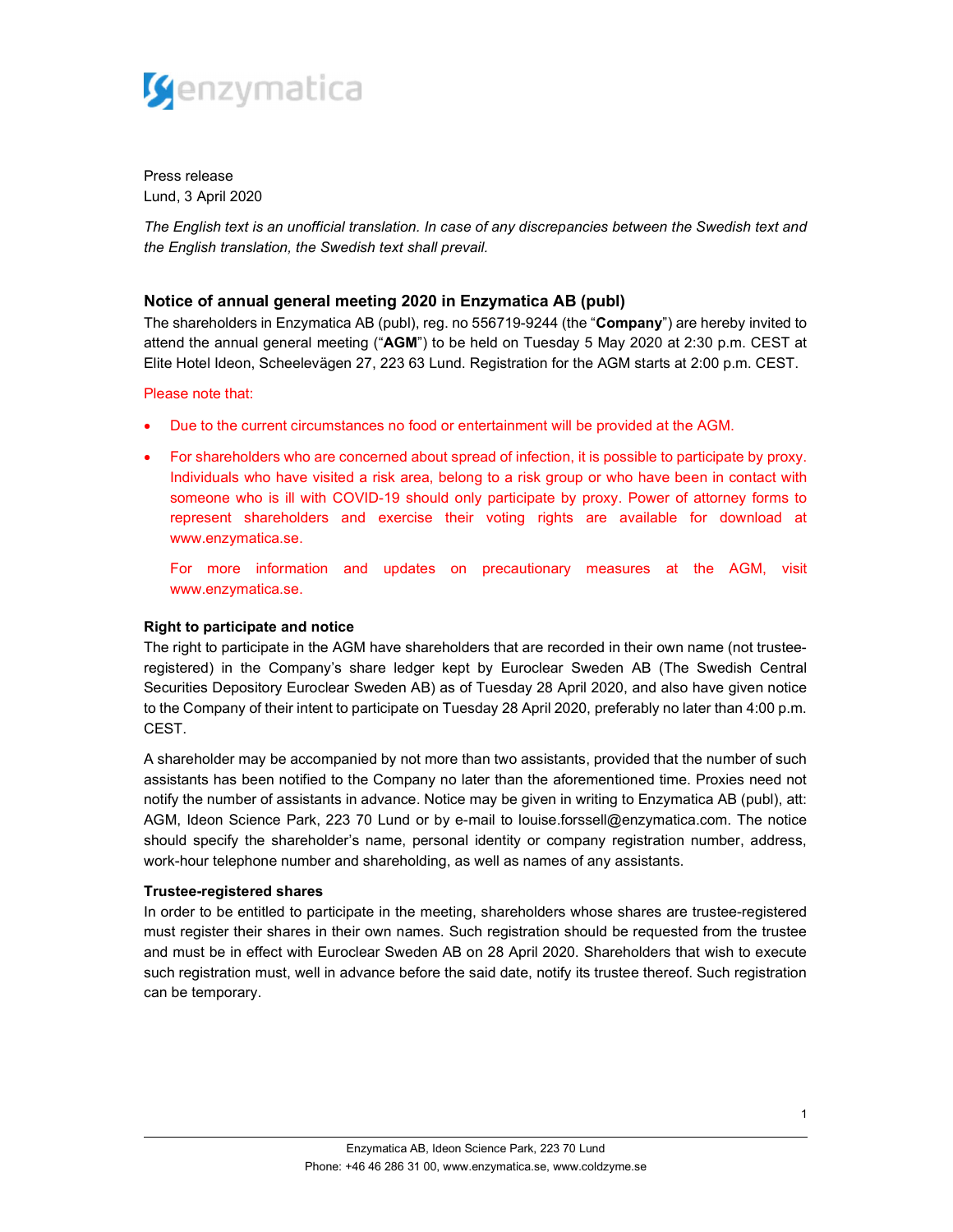

# Proxies

If a shareholder intends to participate by proxy, the proxy must bring a written and dated Power of Attorney signed by the shareholder in original to the meeting. The Power of Attorney may not be older than five years. Proxy forms can be downloaded from the Company's website, www.enzymatica.com. If the Power of Attorney is issued by a legal entity, the proxy must also bring a current registration certificate (Sw. registreringsbevis) of the legal entity or similar document of authorization for the legal entity.

# Proposed agenda

- 1. Opening of the meeting
- 2. Election of chairman of the meeting
- 3. Preparation and approval of the register of voters
- 4. Election of one or two persons to approve the minutes
- 5. Determination as to whether the meeting has been duly convened
- 6. Approval of the agenda
- 7. Presentation of the Annual Report and Audit Report and the Consolidated Annual Report and Consolidated Audit Report
- 8. Resolution on
	- a. Adoption of the profit and loss statement and balance sheet, as well as the consolidated profit and loss statement and the consolidated balance sheet
	- b. Distribution of the Company's profit or loss according to the adopted balance sheet
	- c. Discharge from liability of the members of the board of directors and the CEO
- 9. Determination of the number of members of the board of directors and auditors
- 10. Determination of remuneration for the members of the board of directors and the auditors
- 11. Election of
	- a. Members of the board of directors and eventual deputy directors
	- b. Chairman of the board of directors
	- c. Auditors and any deputy auditors
- 12. Resolution regarding guidelines for remuneration for senior executives
- 13. Resolution on implementation of an incentive program for senior executives and key personnel by way of (A) directed issue of warrants; and (B) approval of transfer of warrants
- 14. Resolution regarding authorization of the board of directors to issue new shares
- 15. Closing of the meeting

# Resolution proposals

# Proposal for election of chairman of the meeting (item 2)

The nomination committee proposes that attorney Henric Stråth, Moll Wendén Law Firm, shall be elected chairman of the meeting.

# Proposal for resolution on distribution of the Company's loss (item 8b)

The board of directors proposes that the unappropriated funds of SEK 49,228,873, including the year's loss of SEK -43,019,296, are carried forward to a new account, and thus no dividends shall be paid for the financial year of 2019.

# Proposal for election of members of the board of directors and auditor and remuneration (items 9-11)

As resolved on the AGM of 2019 the nomination committee shall consist of the chairman of the board of directors together with a representative of each of the four largest shareholders by votes at the end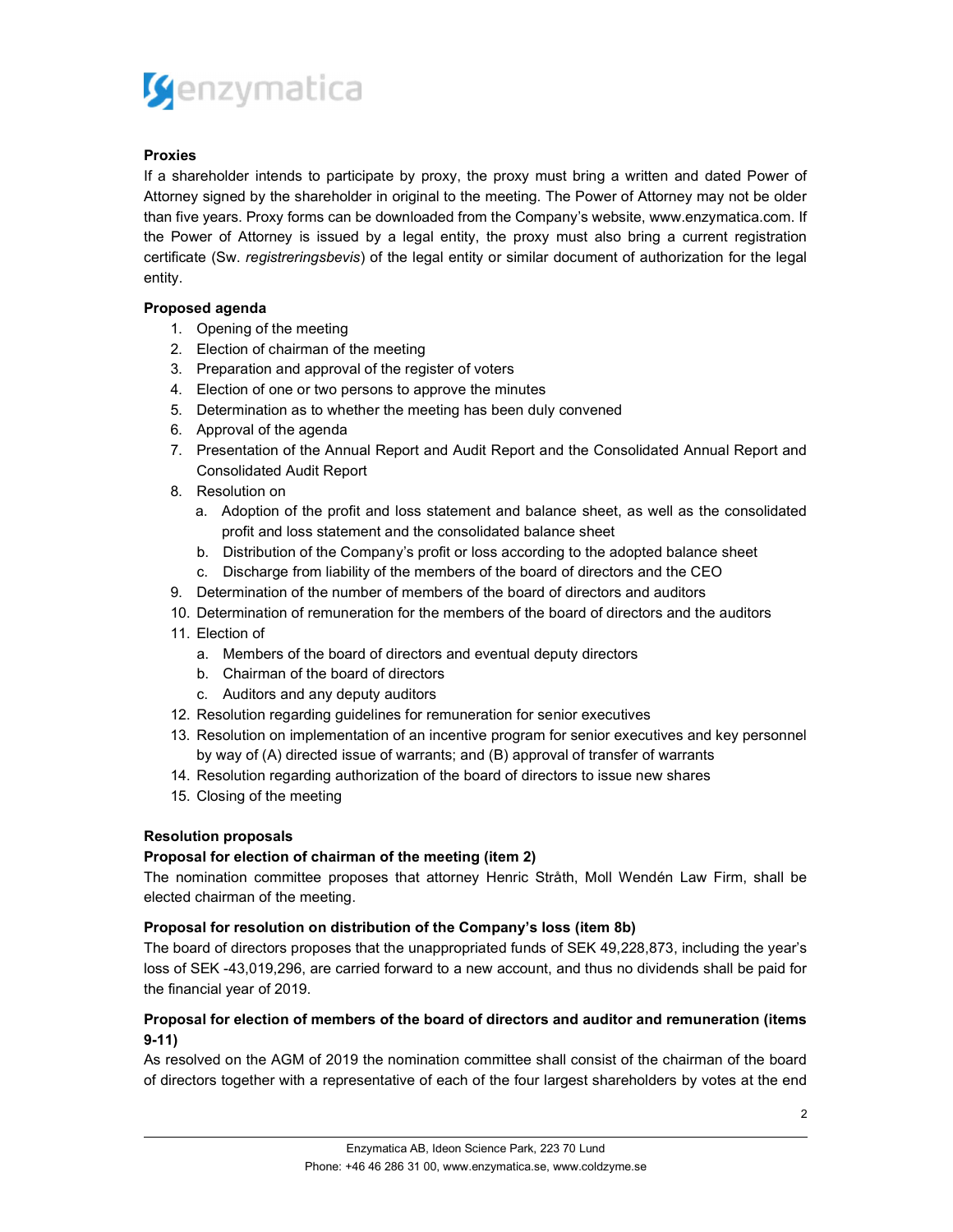

of September 2019. Consequently, the nomination committee consists of the chairman of the board of directors, Bengt Baron, Mats Andersson through Danica Pension and several other companies as well as private, Björn Algkvist through Fibonacci Asset Management AB, Guðmundur Pálmason, representing Fortus hf. and Håkan Roos, representing Roosgruppen AB.

Proposal pursuant to item 9: The nomination committee proposes that the board of directors shall consist of six (6) ordinary members without deputies until the end of the next AGM. Furthermore, the nomination committee proposes that a registered auditing company is appointed as auditor until the end of the next AGM.

Proposal pursuant to 10: The nomination committee proposes that remuneration for the board of directors, excluding remuneration for committee work, shall be paid with a total of SEK 1,275,000, of which SEK 400,000 is remuneration for the chairman of the board of directors and SEK 175,000 to every other member of the board of directors who are not employed by the Company. In addition, the nomination committee proposes that remuneration for work in the audit committee shall be paid with SEK 100,000 to the chairman of the audit committee (previously SEK 50,000) and SEK 50,000 to the other member (previously no remuneration). However, should the board, for workload reasons or otherwise, resolve that the audit committee shall consist of two or more other members, remuneration shall be paid with SEK 100,000 to the chairman and SEK 25,000 to each of the other members. Further, it is proposed that no remuneration shall be paid for work in the remuneration committee.

The nomination committee proposes that remuneration to the auditor shall be paid in accordance with approved invoice.

Proposal pursuant to item 11: The nomination committee proposes re-election of Bengt Baron, Mats K Andersson, Guðmundur Pálmason, Marianne Dicander Alexandersson and Louise Nicolin as well as the election of Fredrik Lindberg as ordinary members. Furthermore, it is proposed that Bengt Baron is re-elected as chairman of the board. In accordance with the audit committee's recommendation, the nomination committee proposes re-election of the registered auditing company Deloitte AB. Deloitte AB has notified that if the AGM approves the proposal, the authorised public accountant Per-Arne Pettersson will be the auditor-in-charge.

Proposal for resolution regarding guidelines for remuneration for senior executives (item 12)

The board of directors proposes that guidelines regarding determination of remuneration and other benefits for the CEO and other senior executives in the Company shall be adopted with the following substantial terms.

Senior executives include members of the board of directors, the CEO and other individuals in the Company management. The guidelines shall be applied in relation to every commitment on remuneration to senior executives, and every change made to already agreed commitments, which is resolved after the guidelines are adopted at the Company's 2020 annual general meeting. These guidelines shall be applicable until the annual general meeting 2024 at the latest. The guidelines do not apply to remuneration approved by the general meeting.

The proposed guidelines are more detailed than before to conform with new legal requirements. The changes will not have any major effects on the remuneration structure.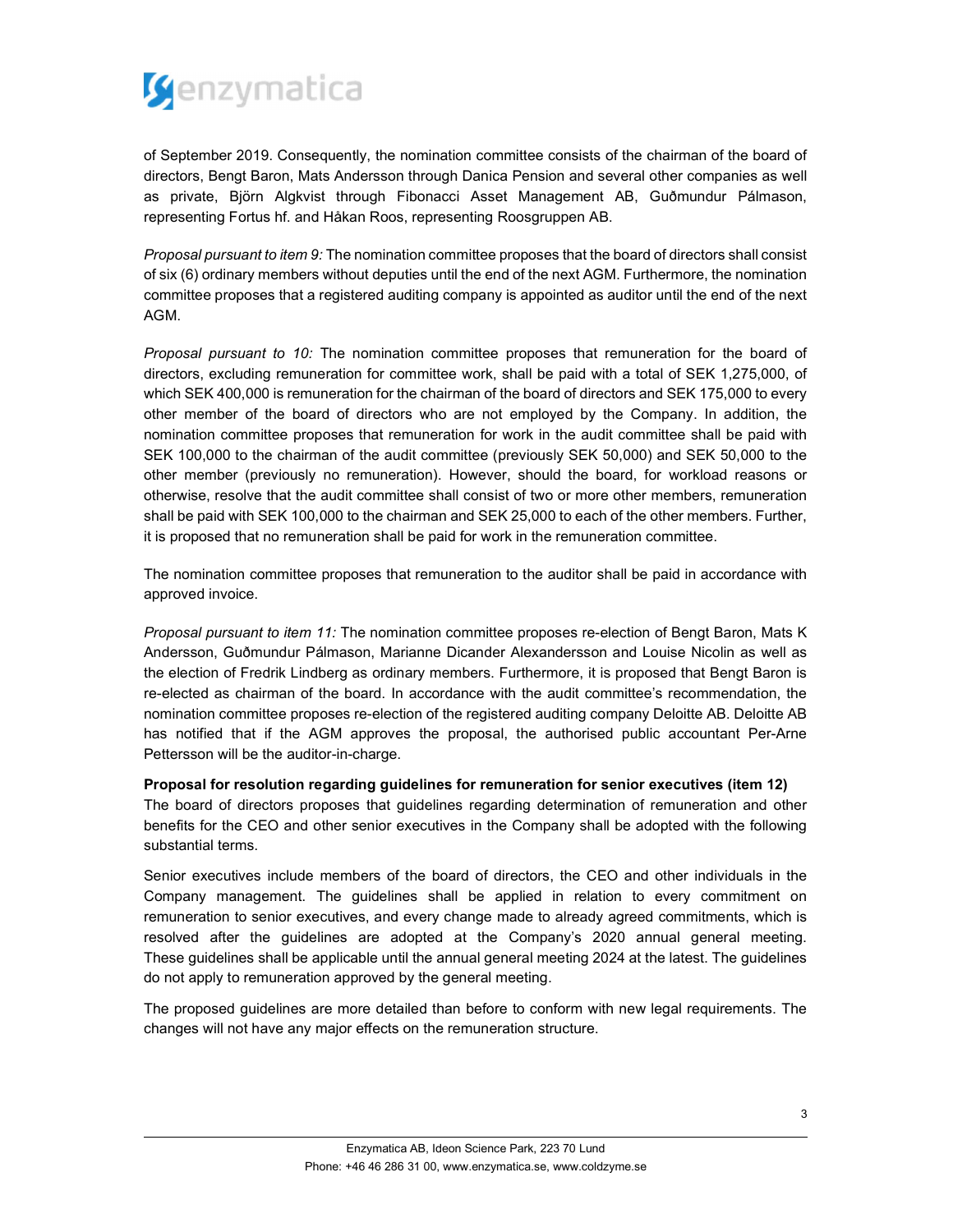

## The decision-making process to determine, review and implement the guidelines

The remuneration committee shall prepare the board of director's proposal on guidelines. Based upon the remuneration committee's recommendation, the board of directors shall at least every fourth year or upon material changes to the guidelines make a proposal on guidelines to be resolved by the annual general meeting. The remuneration committee shall also monitor and evaluate plans for variable remuneration for senior executives, the application of the guidelines for executive remuneration as well as the current remuneration structures and compensation levels in the Company. The members of the board of directors, the CEO and other members of the Company management do not participate in the board of directors' processing of and resolutions regarding remuneration-related matters in so far as they are affected by such matters.

In the preparation of the board of directors' proposal for the guidelines, remuneration and employment conditions for employees of the Company have been taken into account when evaluating whether the guidelines and limitations set out herein are reasonable.

### Types of remuneration etc.

The Company's long-term goal and business strategy is to continue to grow by increasing the market share and strengthen the position in existing markets, to expand into new geographic markets and to develop more unique health care products by the use of the Company's enzyme technology. The principle is that the Company shall offer remuneration levels and employment conditions needed to enable recruitment and retention of senior executives with the required competence, experience and expertise in order to achieve the business objective, implement the Company's business strategy and to safeguard the Company's long-term interests, including its sustainability. The remuneration shall be decided on market-based terms. To the extent a member of the board of directors performs work for the Company alongside the work as a member of the board of directors, a market-based consultancy fee should be payable. Such fees are to be compliant with the guidelines.

The fixed salary for the senior executives shall be market-based and based on the individual's work duties, responsibilities, experience, competence and performance. The Company offers other customary benefits to senior executives, such as company car, and occupational health services, equivalent to what is considered as reasonable in reference to market practice and the benefit for the Company. Such benefits shall not exceed 10 per cent of the fixed annual cash salary.

In addition to fixed salary, variable remuneration may be offered for rewarding target-related performance, depending on to what extent certain pre-established objectives have been met within the framework of the Company's business operations. The goals may include financial as well as nonfinancial criteria, which are to be predetermined and measurable. The criteria shall be structured in such a way that they promote the Company's business strategy and long-term interests, including its sustainability, for example by being clearly linked to the business strategy or promoting the executive's long-term development. The variable remuneration shall be relevant and reasonable in relation to total remuneration and shall not exceed 30 per cent of the fixed annual salary.

When the measurement period for attainment of the criteria for payment of variable cash remuneration has ended, the remuneration committee shall determine the extent to which the criteria have been attained. As far as financial goals are concerned, the judgement shall be based on the latest financial information published by the Company.

### Pension and termination of employment

Pension benefits shall be contribution based occupational pension insurances, which shall be markedbased in relation to what generally applies for equivalent senior executives on the market. The pension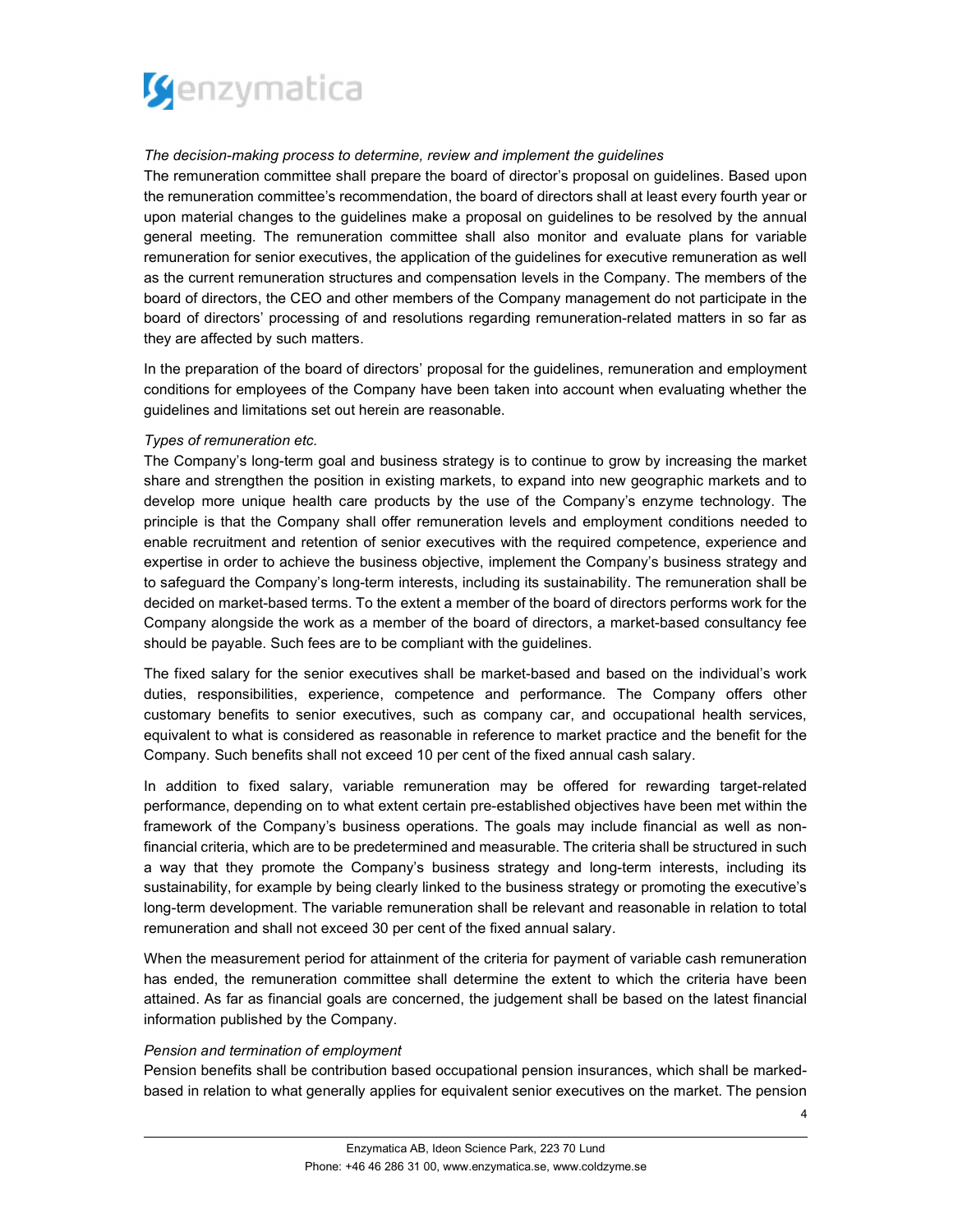

benefits shall not exceed 30 per cent of the fixed annual cash salary. Pension benefits shall generally be granted in accordance with rules, collective agreements (which may include a right to early retirement pension) and practice in the country where each respective senior executive is permanently resident. Notice period and possible severance payment shall not exceed fixed salary and other benefits of 18 months. When termination is made by the senior executive, the notice period may not exceed 12 months and may not include any right to severance pay.

## Deviation from the guidelines

The board of directors shall be entitled to deviate from the guidelines in individual cases if there are special reasons for doing so and if such a deviation is necessary to meet the Company's long-term interests, including its sustainability, or to ensure the Company's financial viability. The remuneration committee's tasks include preparing the board of director's decisions on remuneration matters, which include decisions on any deviation from the guidelines. If such deviation occurs, the board of directors shall report the reasons for the deviation at the closest following annual general meeting.

# Resolution on implementation of an incentive program for senior executives and key personnel by way of (A) directed issue of warrants; and (B) approval of transfer of warrants (item 13)

The board of directors proposes that the meeting resolves to implement an incentive program for senior executives and key personnel in the group based on issue and transfer of warrants (the "Warrants" Program 2020/2023"), on the following terms and conditions:

# A. Directed issue of warrants

A maximum of 2,800,000 warrants shall be issued for the Warrants Program 2020/2023.

With deviation from the shareholders' preferential rights, the right to subscribe shall vest in the company's wholly owned subsidiary, Enzymatica Care AB, Reg. No. 556701-7495 (the "Subsidiary"). The reason for the deviation from the shareholders' preferential rights is that the warrants shall be used within the Warrants Program 2020/2023.

Subscription of the warrants shall be made on a designated subscription list at the latest within two weeks from the day of the issue resolution. The board of directors have the right to prolong the subscription period. Over subscription cannot occur.

The warrants shall be issued to the Subsidiary against cash consideration corresponding to the warrant's market value calculated in accordance with the Black Scholes formula. The calculation of the market value of the warrants shall be established by Öhrlings PricewaterhouseCoopers AB in connection with the expiration of the measurement period on 19 May 2020. Payment shall be made in connection with subscription.

Each warrant shall entitle to subscription of one (1) share in the Company. Subscription of shares by virtue of the warrants may be effected during the period as from 15 May 2023 up to and including 30 September 2023.

The subscription price per share shall correspond to 140 per cent of the volume weighted average price according to Nasdaq First North Growth Market's official price list for shares in the Company during the period as from and including 6 May 2020 to and including 19 May 2020. The subscription price and the number of shares that each warrant entitles right to subscribe for may be subject to customary recalculation in the event of split-up or consolidation of shares, rights issues and similar events.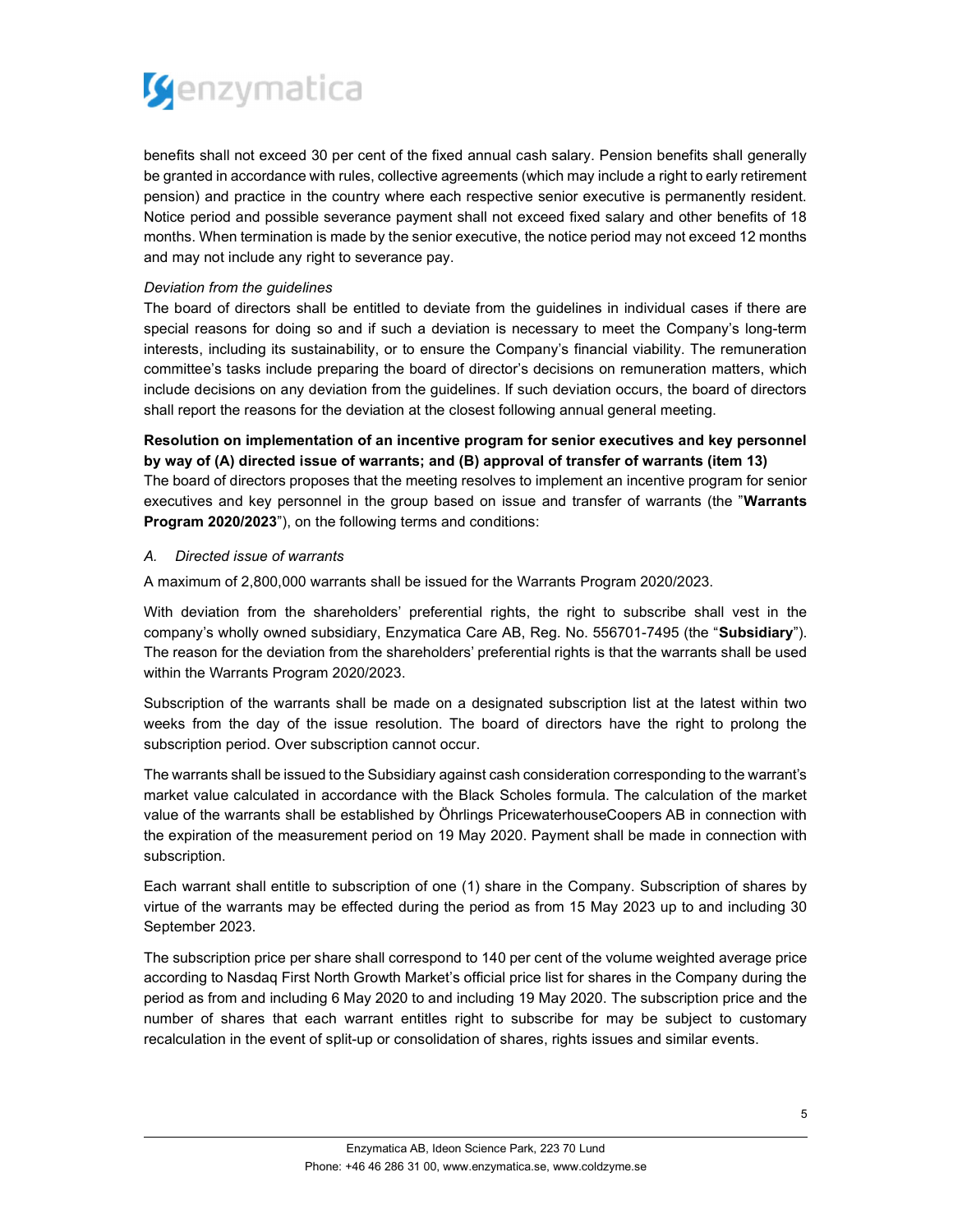

The shares issued upon utilization of a warrant shall confer right to dividends as from the first record date for dividends that occurs immediately following effectuation of subscription to such extent that the share has been recorded in the Company's share ledger as interim share.

In case all warrants are utilized for subscription of new shares, the share capital will increase with SEK 112,000.04.

# B. Transfer of warrants

The Warrants Program 2020/2023 shall principally be carried out in accordance with what is stated below.

The Subsidiary shall have the right, on one or several occasions, to transfer the warrants to employees and consultants in the Company, or a company within the group in which the Company is the parent company, in accordance with the terms and guidelines set forth below. Transfer to participants under the Warrants Program 2020/2023 shall be made against cash consideration which shall correspond to the market value of the warrant calculated in accordance with the above.

The board of directors of the Company shall resolve upon allotment of warrants, which shall be made in accordance with the following allocation, whereby it is noted that the distribution of warrants can differ between the participants in the respective category:

| <b>Position</b>                                    | <b>Number of warrants</b>                                              |
|----------------------------------------------------|------------------------------------------------------------------------|
| CEO                                                | A maximum of 1,000,000                                                 |
| Other senior executives (for now 5 persons)        | A minimum of 100,000 and a<br>maximum of 500,000<br>per<br>person      |
| Other employees / consultants (for now 18 persons) | A minimum of 20,000 and a<br>of<br>100.000<br>maximum<br>per<br>person |

First allotment is scheduled to be made in May 2020.

The participants can subscribe for a lower number of warrants compared to what is offered to the participants. Over subscription cannot occur.

The warrants that may remain after the first allotment may be allotted to future employees and consultants in the Company, or a company within the group in which the Company is the parent company, or to such employees that have been promoted, at the market value at each given time in accordance with the allocation principles stated above, whereby the above-mentioned number of employees and consultants in the respective category may change. Transfer of warrants may not take place after the annual general meeting 2021.

Right to allotment in the Warrants Program 2020/2023 requires that the participant, at the time of allotment at the latest, holds a position in the company or has signed an agreement regarding it, and has not, at such time, informed or been informed of that the employment or assignment will be terminated. The Company shall, in connection with allotment and as long as it does not entail negative tax consequences for the Company or the participant, have the right to repurchase warrants if the participant's employment or assignment in the group ends or if the participant in turn wishes to transfer the warrants.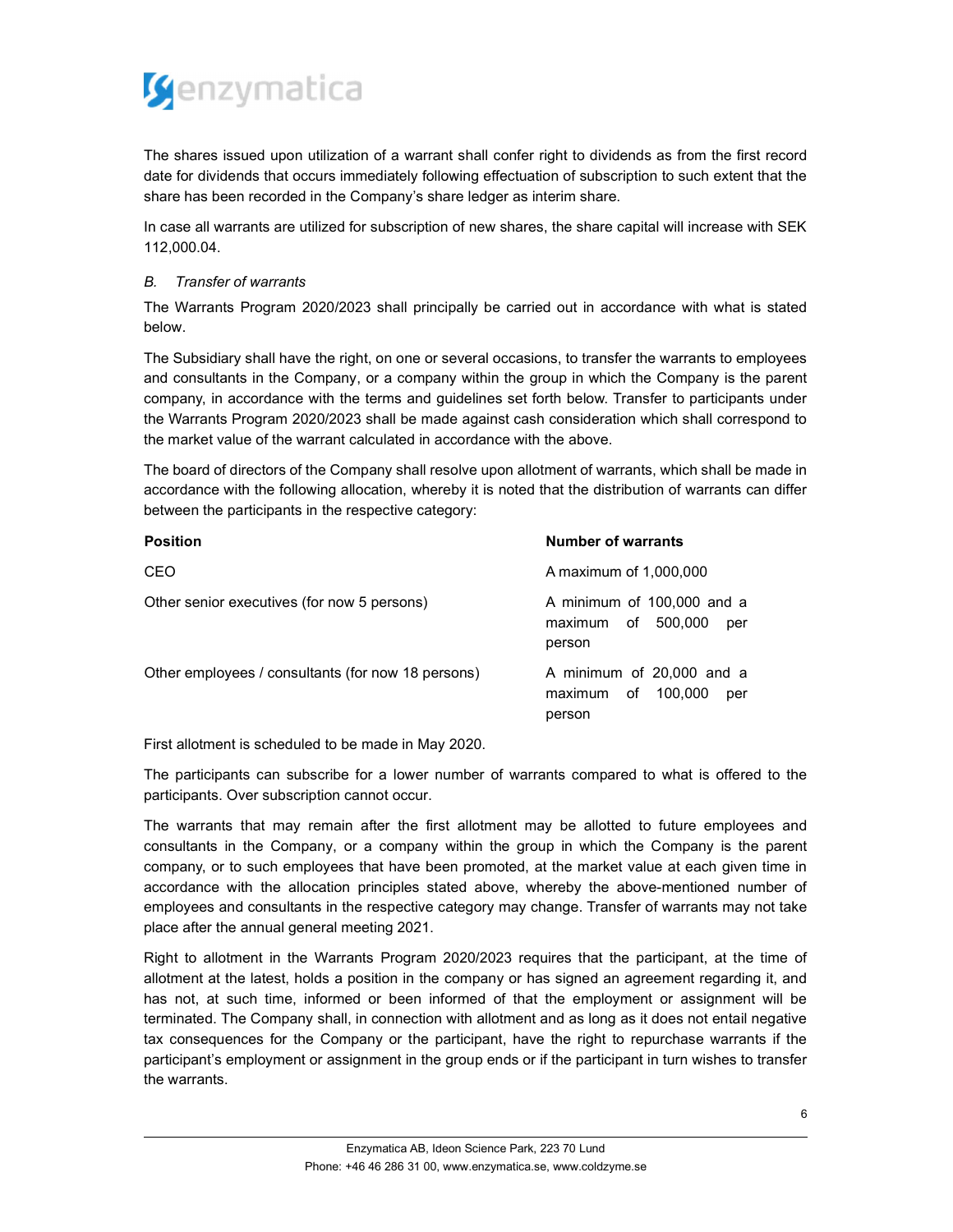

For participants in other jurisdictions than Sweden, it is implied that transfer of warrants is legally possible and that transfer, in the board of directors' opinion, can be carried out with reasonable administrative and financial efforts at their established market value. The board of directors shall be authorized to adjust the terms and conditions of the Warrants Program 2020/2023 to the extent required in order for allotment and exercise of warrants to participants in other jurisdictions, to the extent practically possible, to be carried out under the same conditions imposed by the Warrants Program 2020/2023.

# Other information regarding the Warrants Program 2020/2023

The reasons for the implementation of the Warrants Program 2020/2023 and the deviation from the shareholders' preferential rights is that the board of directors considers that a warrant program that gives senior executives and key personnel the opportunity to take part in the Company's long-term performance promotes participation and responsibility and provides increased motivation and loyalty to work for a favorable economic development in the Company. An incentive program is also expected to contribute to the opportunities to recruit and retain competent, motivated and engaged co-workers as well as to the fulfillment of the Company's business strategy, long-term interests and sustainability.

Since the warrants in the Warrants Program 2020/2023 are transferred at market value, the Company's assessment is that the Company will not incur any social costs due to Warrants Program 2020/2023. Hence, the costs related to Warrants Program 2020/2023 will only be composed of limited costs for implementation and administration of the program. Otherwise, the Warrants Program 2020/2023 is not expected to entail any costs of significance for the Company, and for this reason no measures to hedge the program have been taken.

In case all 2,800,000 warrants issued within the Warrants Program 2020/2023 are utilized for subscription of new shares, a total of 2,800,000 new shares will be issued, which corresponds to a dilution of approximately 1.9 per cent of the Company's share capital and votes after full dilution. The dilution would only have a marginal impact on the Company's key figures "Earnings per share" for the full year 2019.

Since previously, the Company has two outstanding personnel option programs, Personnel Option Program 2017/2023 I and Personnel Option Program 2017/2023 II, resolved at the annual general meeting 2017 and by the extraordinary general meeting in October 2017 (together the "Personnel Option Programs"). The Personnel Option Programs comprise a total of 3,740,000 personnel options, whereby 4,915,108 warrants have been issued to the Subsidiary to secure delivery of shares and to secure social security contributions. Each warrant in the Personnel Option Programs entitle to subscription of one new share and the Personnel Option Programs lapse in August 2023. If all of the warrants issued in the Personnel Option Programs are exercised for subscription of new shares, a total of 4,915,108 new shares will be issued, corresponding to a dilution of approximately 3.3 per cent of the Company's current share capital and votes after full dilution.

In case all outstanding warrants in the Personnel Option Programs, as well as the warrants proposed to be issued under Warrants Program 2020/2023 are utilized, a total of 7,715,108 shares will be issued, which corresponds to a dilution of approximately 5.1 per cent of the Company's share capital and votes after full dilution, calculated on the number of shares that will be added upon full utilization of all outstanding and proposed warrants.

The above calculations regarding dilution are subject to recalculation of the warrants in accordance with the customary recalculation terms included in the complete warrant terms and conditions.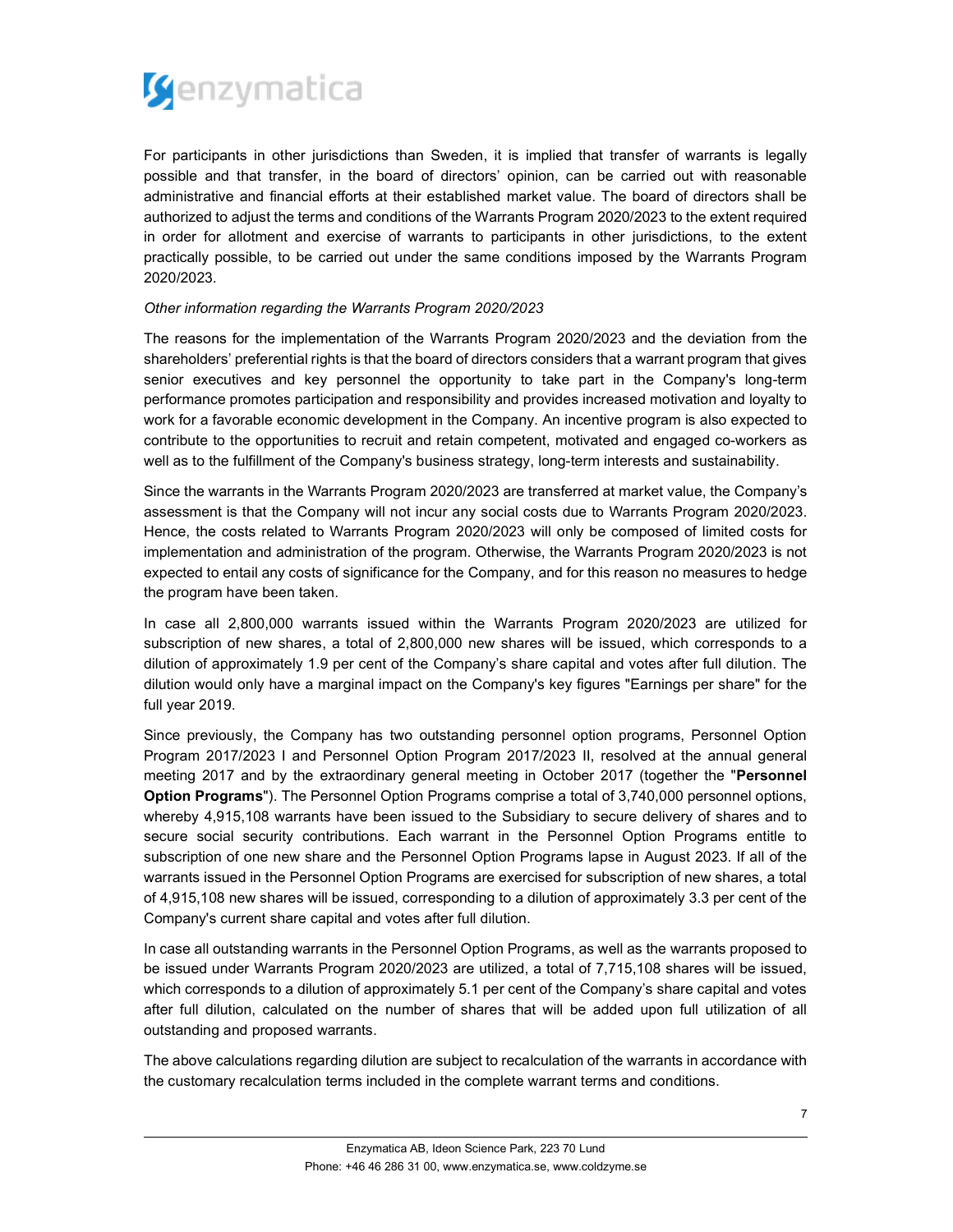

The proposal of the Warrants Program 2020/2023 has been prepared by the remuneration committee together with external consultants. The final proposal has been resolved upon by the board of directors.

# Proposal for resolution regarding authorization of the board of directors to issue new shares (item 14)

The board of directors proposes that the meeting authorizes the board of directors until the next annual shareholders' meeting to, on one or more occasions, resolve to increase the Company's share capital by issue of no more than shares corresponding to ten (10) per cent of the total number of shares in the Company.

However, such issues may not cause the share capital in the Company to exceed the Company's highest allowed share capital according to the articles of association. The board of directors may deviate from the shareholders' preferential rights. The reason for the board of directors' authorization to deviate from the shareholders' preferential rights is to enable the Company's possibilities to raise new capital and to take advantage of future opportunities to attract new long-term owners and to finance the Company's growth strategy. The authorization also includes the right to decide on payment for the issued shares by set-off, in kind or other conditions as referred in Chap. 13 Sec. 5 item 6 of the Swedish Companies Act (Sw. aktiebolagslagen (2005:551)). At a deviation from the shareholders' preferential rights, the issue of new shares shall be determined in accordance with market conditions.

## Majority rules

For valid resolution on the proposal pursuant to item 13, the proposal has to be supported by shareholders with at least nine-tenths (9/10) of the votes cast as well as the shares represented at the meeting. For a valid resolution pursuant to item 14, the proposal have to be supported by shareholders representing at least two-thirds (2/3) of the votes cast as well as shares represented at the meeting.

### Meeting documents

Financial statements, the auditor's report and the board of director's complete proposals pursuant to items 12 and 13 will be available at the Company and on the Company's website, www.enzymatica.se, as from 14 April 2020 at the latest, and will be sent upon request to shareholders who provide their address. In other respects, the board of directors' complete proposals for resolution are stated in the notice.

### Information during the AGM

The shareholders are reminded of their right to request information from the board of directors and the CEO at the meeting in accordance with Chap. 7 Sec. 32 of the Swedish Companies Act.

### Total number of shares and votes

The total number of shares and votes in the Company amounts as per the date of this notice to 142,823,696. The Company does not hold any own shares.

### Personal and individual information

For information on how the Company handles personal and individual information, the Company refers to section AGM 2020 at www.enzymatica.se.

> Lund in March 2020 Enzymatica AB (publ) The board of directors